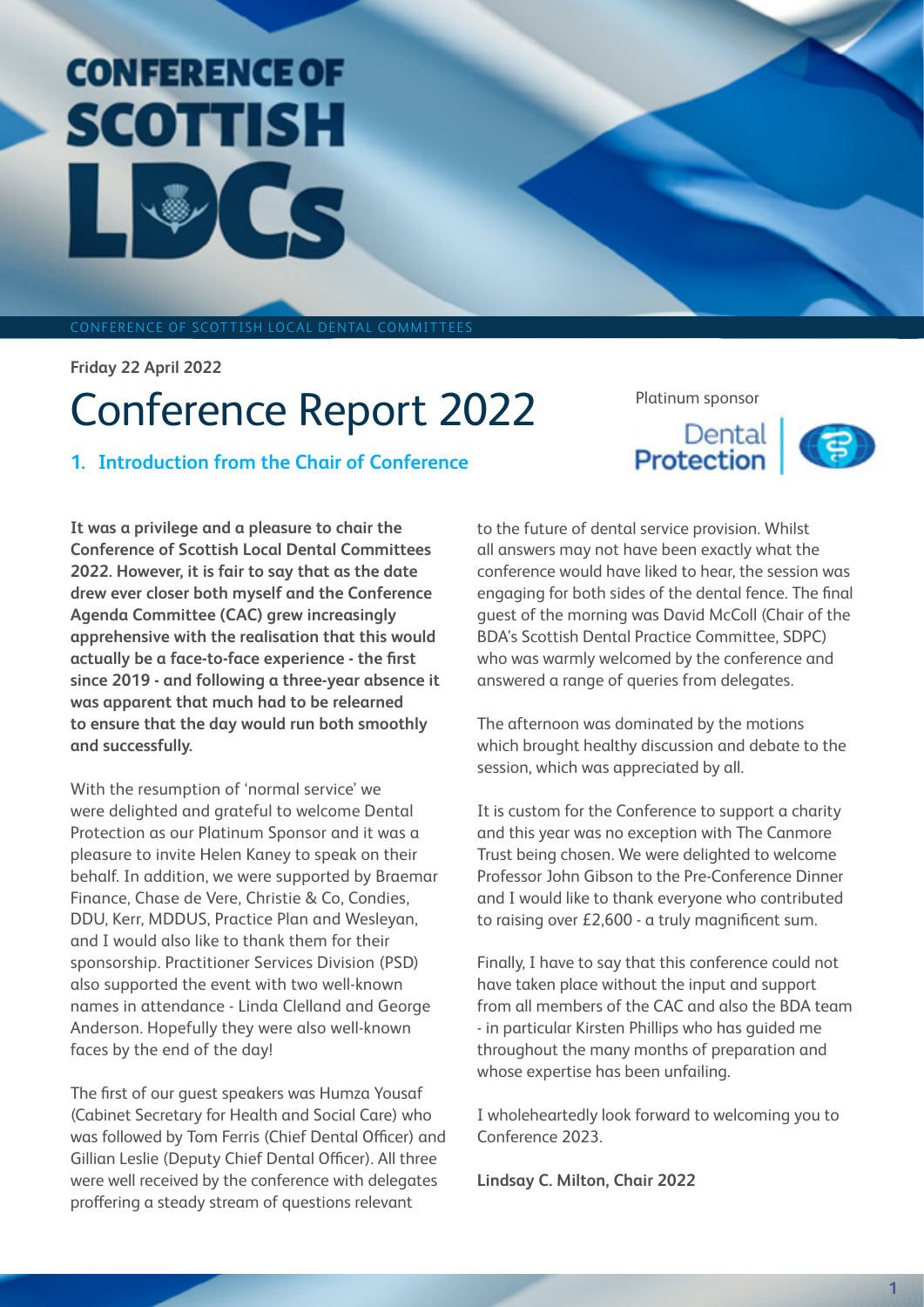# **2. Pre-Conference Dinner – Thursday 21 April 2022**

**A well-attended drinks reception was held before the black-tie dinner at the Stirling Court Hotel. The Chair warmly welcomed all guests and spoke about how great it was to finally be able to meet face-to-face again after having to cancel the conference in 2020 and host an online event in 2021.**

After dinner, Christina Ferry, Chair Elect, and Elizabeth Glass, Conference Treasurer, presented Lifetime Achievement Awards to:

**Helen Milroy (Greater Glasgow & Clyde LDC)**

**Paddy Ferry (Lothian LDC)**

**Kevin Clark (Lanarkshire LDC)**

**Gerard Boyle (Greater Glasgow & Clyde LDC)**

**Gordon Stewart (Lanarkshire LDC)**

**Alasdair Watson (Greater Glasgow & Clyde LDC)**

The Chair offered his congratulations to Immediate Past Conference Chair Judith Brady and presented her with a Past Chair medal. Professor John Gibson then provided a poignant introduction to the 2022 chosen conference charity, The Canmore Trust, and this was followed by a game of 'Heads and Tails' to raise donations for this important cause.



**Helen Milroy** Lifetime Achievement Award Winner



**Kevin Clark** Lifetime Achievement Award Winner



**Gordon Stewart** Lifetime Achievement Award Winner



**Lindsay Milton** Chair



**Professor John Gibson** The Canmore Trust



**Paddy Ferry** Lifetime Achievement Award Winner



**Gerard Boyle** Lifetime Achievement Award Winner



**Alasdair Watson** Lifetime Achievement Award Winner



**Judith Brady** Immediate Past Chair and Lindsay Milton, Chair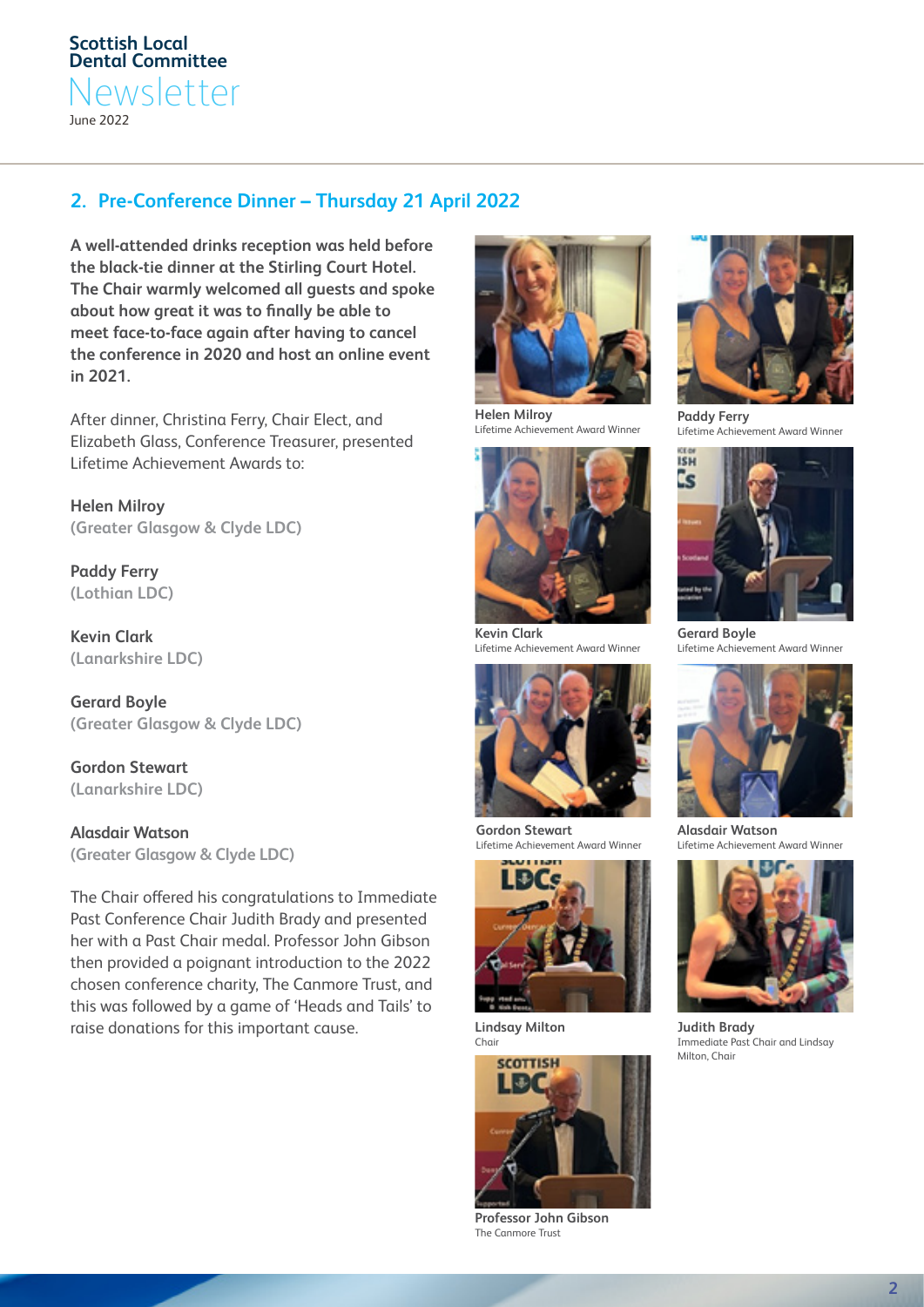# **Conference - Friday 22 April 2022 – Morning Session**

#### **3. Chair's Opening Remarks and votes on changes to the Conference Standing Orders**

**The Chair welcomed everyone to the 22nd Annual Conference, and asked delegates and guests to visit the sponsors and PSD representatives during the refreshment breaks.**

Three proposed amendments to the Conference Standing Orders were presented by the Chair and voted on by conference. All three were passed unanimously:

- Allow CAC members the same voting rights as other conference delegates.
- CAC to have the ability to reappoint a replacement CAC member, office bearer or any associated conference post on an interim basis should any member be unable to fulfil their duties for any reason.
- Extend membership of the CAC from two to three members elected from the Conference.

# **4. Humza Yousaf, Cabinet Secretary for Health and Social Care**

Humza Yousaf was Conference's first speaker, and the focus of his session was Pandemic Recovery. He began his session by thanking the dental profession for all their hard work during the Covid-19 pandemic. The Cabinet Secretary outlined the challenges facing dentistry and acknowledged that the dental sector had been hit particularly hard, with colleagues having to navigate a unique set of challenges such restrictive Infection, Prevention and Control guidance and fallow time due to Aerosol Generating Procedures. He noted that the Scottish Government were aware of these pressures and stressed and that they had tried to support the profession while acknowledging that they had not always got everything right.

The Cabinet Secretary went onto outline the Government's plans for the recovery and reform of NHS dentistry, including their manifesto pledge for free NHS dentistry for all within the next four years. The first stage of the plan had already been implemented with the introduction of free NHS dentistry for 18-26-yearolds in summer 2021. He stressed that the Government would engage with key stakeholders and the profession during long-term contractual reform discussions.

The Cabinet Secretary went onto discuss the support the Government had provided the profession with during the pandemic, including emergency Covid Support Payments, which were introduced at the start of the pandemic, and more recent interim funding consisting of enhanced Item of Service Fees and the introduction of a 1.7 multiplier for all fees. The continued supply of PPE at no charge and funding allowances for speed-increasing handpieces and ventilation were also noted. He stressed that this support was vital to address the backlog of dental appointments and to continue to support the wellbeing of those in dentistry while they continued to deal with difficult circumstances. The Cabinet Secretary concluded his address by thanking the profession and noting that reform of the dental sector was a main priority for the Government, with more still to be done in the form of pay awards and improving mental health.

The presentation was followed by a lively questionand-answer session from the audience which covered a range of issues, including: the Scottish Government's policy to abolish NHS dentistry charges; long-term contractual reform; engagement and communication with the profession; and workforce challenges.



**Humza Yousaf** Cabinet Secretary for Health and Social Care



**Cabinet Secretary and Chair**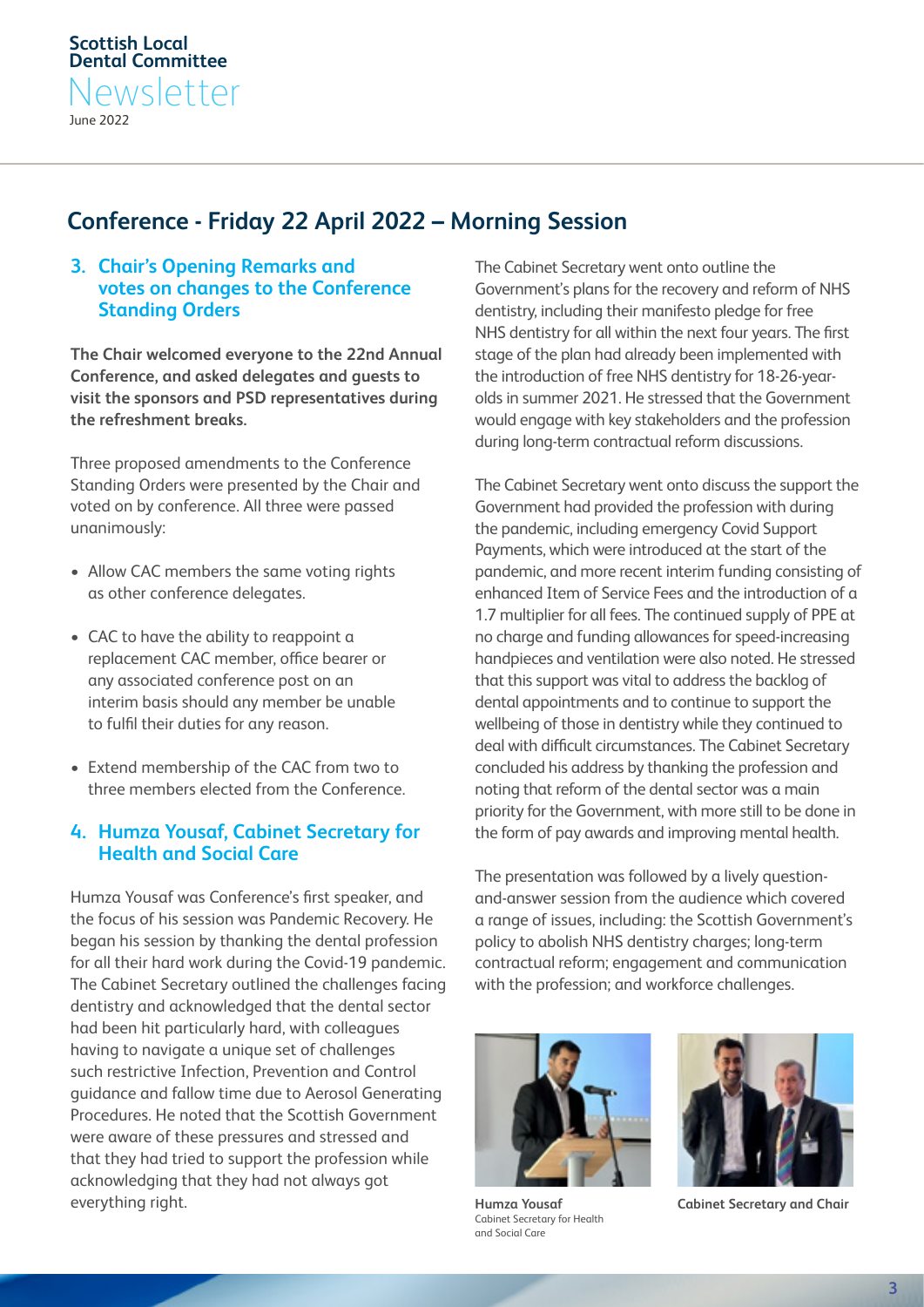#### **5. Tom Ferris, Chief Dental Officer and Gillian Leslie, Deputy Chief Dental Officer, Scottish Government**

The Chief Dental Officer, Tom Ferris, and Deputy Chief Dental Officer, Gillian Leslie, addressed the audience and answered their queries during an open questionand-answer session. Conference attendees were keen to engage with the CDO and DCDO and asked a number of challenging and constructive questions, which included: the urgent need for long-term contractual reform and how the Government planned to engage with stakeholders; lengthy waiting times for paediatric extractions under general anaesthetic; recruitment and retention of Dental Care Professionals; and consistency of Infection, Prevention and Control guidance across the UK. One question specifically asked about the timeline for a new model of care and when the profession would be consulted about this. In response, the Chief Dental Officer noted that the process will have started, including consultation with the profession, by Conference 2023.



**Tom Ferris (CDO) and Gillian Leslie (Deputy CDO)** 



**David McColl, Chair of SDPC** 



**CDO, Chair and DCDO** 



#### **6. David McColl, Chair of SDPC**

**David McColl focused on the work of SDPC over the past year. He advised that a summary of the progress on the motions passed at the 2021 Conference, which were adopted as [SDPC policy](https://eur01.safelinks.protection.outlook.com/?url=https%3A%2F%2Fscot-ldc.co.uk%2Fwp-content%2Fuploads%2F2022%2F04%2F2022-Conference-Pack-1.pdf&data=05%7C01%7CMartin.Barker%40bda.org%7C8dfb8064d0184d8768cd08da3983dee4%7Ca2143835a8314945943816cf79e6b6d2%7C0%7C0%7C637885535769356493%7CGood%7CV0FDfHsiViI6IjAuMC4wMDAwIiwiUCI6IiIsIkFOIjoiIiwiV1QiOjR9%7C1%7C%7C%7C&sdata=211ZPpfI%2FouPv8yP8U%2FG%2BrwtvGIafPicySQ86h5sjnQ%3D&reserved=0), could be found within the delegate [conference](https://eur01.safelinks.protection.outlook.com/?url=https%3A%2F%2Fscot-ldc.co.uk%2Fwp-content%2Fuploads%2F2022%2F04%2F2022-Conference-Pack-1.pdf&data=05%7C01%7CMartin.Barker%40bda.org%7Cbe86db961155460f344d08da3983f716%7Ca2143835a8314945943816cf79e6b6d2%7C0%7C0%7C637885536175273037%7CGood%7CV0FDfHsiViI6IjAuMC4wMDAwIiwiUCI6IiIsIkFOIjoiIiwiV1QiOjR9%7C1%7C%7C%7C&sdata=vfIqHqvB%2F95J4MOi%2BxDxi1%2BGnom1GYm%2Fhq4XOWwoq%2Fw%3D&reserved=0)  [packs](https://eur01.safelinks.protection.outlook.com/?url=https%3A%2F%2Fscot-ldc.co.uk%2Fwp-content%2Fuploads%2F2022%2F04%2F2022-Conference-Pack-1.pdf&data=05%7C01%7CMartin.Barker%40bda.org%7Cbe86db961155460f344d08da3983f716%7Ca2143835a8314945943816cf79e6b6d2%7C0%7C0%7C637885536175273037%7CGood%7CV0FDfHsiViI6IjAuMC4wMDAwIiwiUCI6IiIsIkFOIjoiIiwiV1QiOjR9%7C1%7C%7C%7C&sdata=vfIqHqvB%2F95J4MOi%2BxDxi1%2BGnom1GYm%2Fhq4XOWwoq%2Fw%3D&reserved=0), and that he was happy to answer questions about this during the question-and-answer part of his session.** 

David summarised the roles and responsibilities of SDPC. SDPC represents all non-salaried general dental practitioners in Scotland practising in the NHS and/or privately. The committee's role is to negotiate with the Chief Dental Officer and Scottish Ministers (and other appropriate bodies) on matters relating to the delivery and remuneration of dental services provided by non-salaried general dental practitioners, including orthodontists and assistants, working in Scotland.

He then provided a summary of the work of SDPC over the past year, which included extensive discussions with the Scottish Government about the interim funding model that was introduced on 1 April, and SDPC's continued opposition to a return to the Statement of Dental Remuneration system and pre-Covid "treadmill". He noted that the SDPC Executive Sub-Committee had recently been liaising with Tim McDonnell, Scottish Government Director for Primary Care, in addition to the Chief Dental Officer and his team. He advised that SDPC's current position was that they continued to try and engage with the Scottish Government about the interim funding model and aimed to begin negotiations about long-term contractual reform as soon as possible.

David's presentation was followed by an engaging question-and-answer session, including questions about disappointing engagement from the Scottish Government during the recent funding changes, the struggles facing Vocational Trainees, and crown indemnity. A copy of David's presentation slides can be found on the [conference website.](https://scot-ldc.co.uk/2022-agenda/documents-2022/)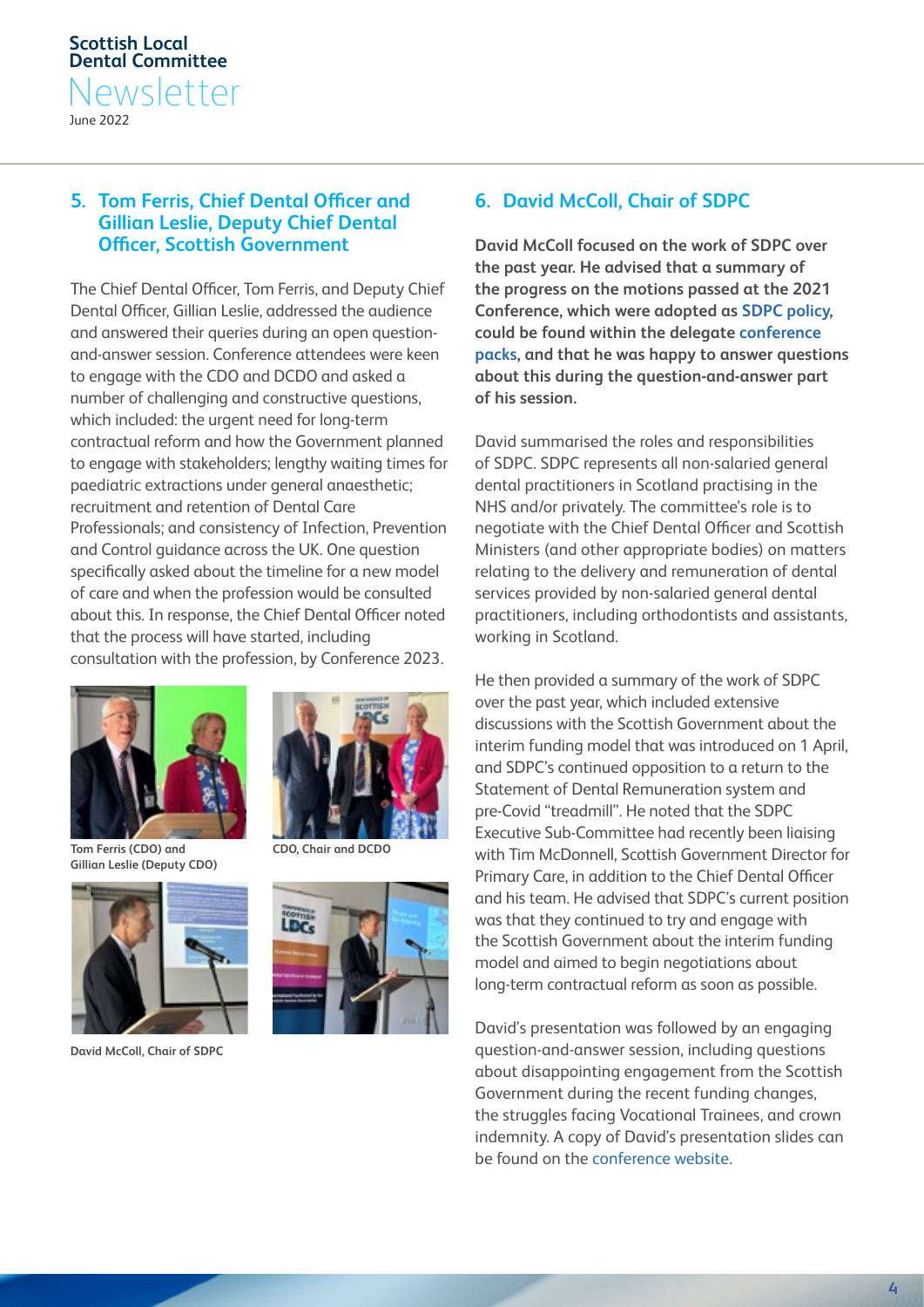#### **7. Elizabeth Glass, Conference Treasurer**

**Elizabeth Glass, Conference Treasurer, presented the conference accounts for the year ending 31 August 2021. Expenditure for the year had exceeded income by £1,100 but this was deemed acceptable as spending for the year had been unusual due to the 2021 Conference being a virtual event, rather than face-to-face. In addition, income had been unusual as there was only one Platinum Sponsor for the 2021 Conference and no regular sponsors.** 

There were reserve funds in the account totalling £25,800 which was deemed a sufficient back-up to host an emergency conference if required. Elizabeth went onto explain that spending had returned to 'normal' levels due to hosting a face-to-face conference this year, and as a result, she anticipated the 2022 accounts to resemble pre-pandemic spending levels, albeit with marginally increased costs. She added that conference welcomed the inclusion of Grampian LDC this year as well as their contribution to the levy fund.

Conference voted unanimously to keep the levy for the 2023 Conference at £8 per dentist, and Elizabeth noted that LDCs would be invoiced in early spring 2023.

A copy of the Conference Accounts can be found on the [conference website.](https://scot-ldc.co.uk/) 

#### **8. Helen Kaney, Lead Dento-legal Consultant and Head of Dental Services, Dental Protection, Platinum Sponsor**

Helen Kaney, Lead Dento-legal Consultation and Head of Dental Services for Dental Protection provided an overview of the range of services offered by the company. She explained that Dental Protection were the world's leading dental defence organisation, providing dento-legal advice, indemnity and assisting with claims, complaints and GDC cases for almost 130 years. The organisation provides occurrence-based cover, which is the "gold standard", and Helen explained the important differences between occurrence-based and claims-made cover. She noted that Dental Protection offers discretionary cover, with no financial limits, which allows flexibility when assisting with claims and complaints. Helen advised that members have access to an exclusive online wellbeing service, as well as CPD via the Prism platform.

The Chair thanked Helen for her presentation and Dental Protection's support this year as the 2022 Conference Platinum Sponsor.





**Helen Kaney Helen Kaney and Chair**

 $\mathbf{f}$ **Excellent engaging discussions and debate"**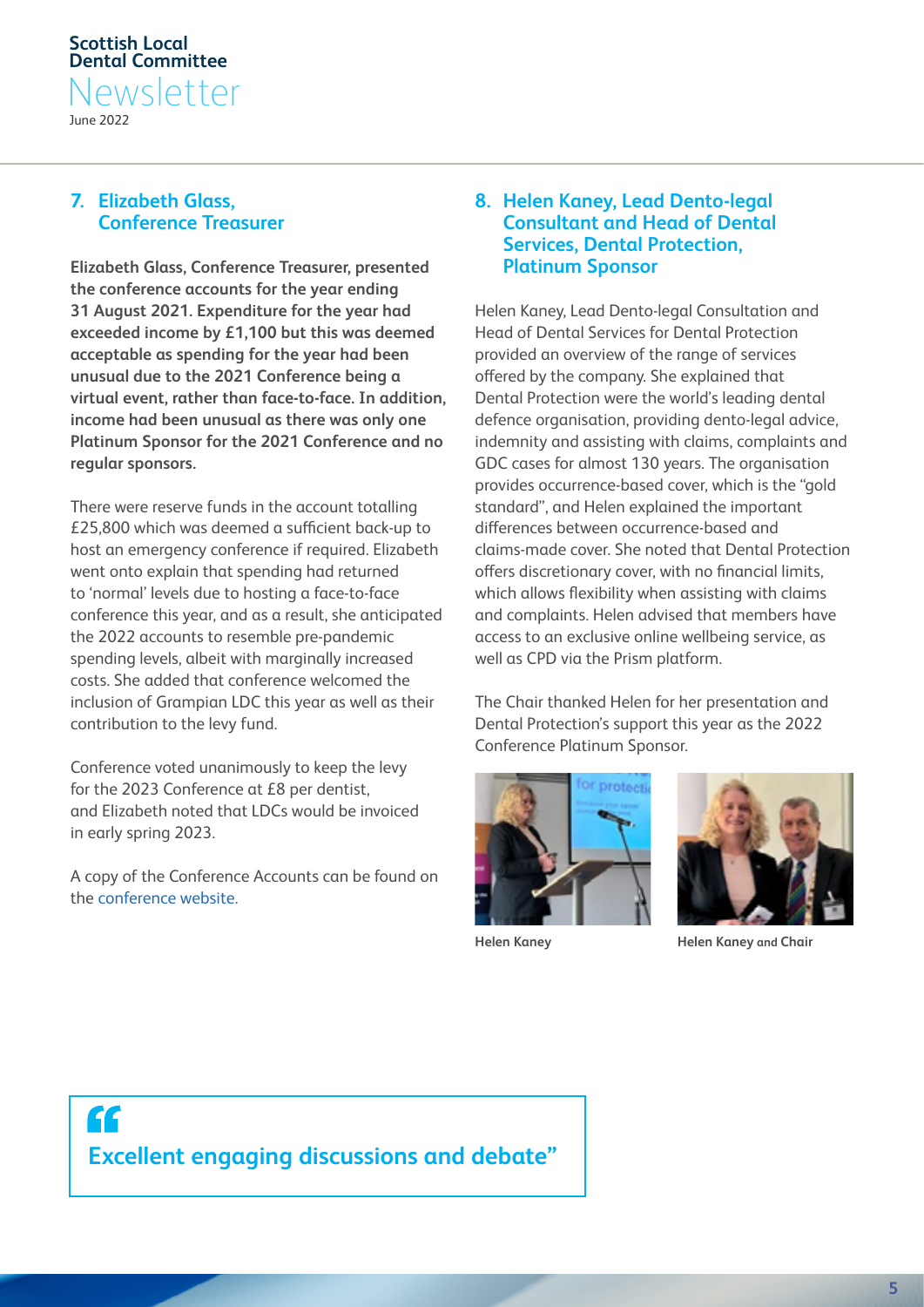# **Conference – Friday 22 April 2022 – Afternoon Session**

### **9. Election Results 2022-2023 Session**

**Congratulations to the following office bearers who were either newly elected or re-elected to various conference posts. A description of each role can be viewed on the [conference website](https://scot-ldc.co.uk/2022-agenda/elections/).**

- **Auditors of Conference:** Kieran Fallon and Robert Sweeney (retired LDC members)
- **Members of the Conference Agenda Committee (CAC):** Paul MacDonald (Lanarkshire LDC), Helen Dennison (Greater Glasgow & Clyde LDC) and Elaine Winter (Greater Glasgow & Clyde LDC)
- **Representatives to the 2022 UK LDC Conference:** Anita Belbin (Greater Glasgow & Clyde LDC) and Kevin Clark (Lanarkshire LDC)
- **Representative to the Scottish Dental Practice Committee (SDPC):** Kenneth McDonald (Greater Glasgow & Clyde LDC)
- **Representatives to the Board of Management of the Scottish Dental Fund (SDF):** Elizabeth Glass (Greater Glasgow & Clyde LDC) and Kieran Fallon (retired LDC member). Elected for the next three years 2022-2025

# **10. Roy McBurnie, Chair, and Jim Law, Treasurer, of the Scottish Dental Fund**

**Roy McBurnie and Jim Law of the Scottish Dental Fund (SDF) provided an update on the Board of Management Audited Accounts 2020/2021 and the levy.** 

Roy explained that the role of the SDF is to ensure that dentists elected to SDPC to represent the profession in negotiations and discussions with the Scottish Government, and other relevant parties, are not financially disadvantaged by lost clinical time when attending meetings. He noted that funds are gathered from LDCs who collect voluntary contributions (levies) from dentists in their respective NHS Board areas. He noted that the levy/mandate was voluntary in Scotland, unlike England and Wales where it is mandatory, and for this reason encouraged all LDC members to contribute to the fund. He also passed on his well wishes to Mike Arthur, a long-standing member and most recent Vice Chair of SDF and thanked him for his dutiful service over the years.

Jim provided an update on the SDF accounts and proposed recommendations to the levy. He explained that SDF funding was running at a surplus of £10,019 and that the Board had reserves of £257,396. The levy was set at £2 per month and contributions were up by £4,390. Looking at year-end figures (at September 2021) income was up by 8.3% and expenditure was down by 29.2%. SDPC gross costs had decreased by £17,869 and funding recovered from the British Dental Guild (BDG) was down by £1,412. The SDF sessional rate (2021) of £340 matched the BDG rate.

Examining the figures from Quarter 1 and Quarter 2 of the current financial year, income was up by 6.7% and expenditure was down by 45%, however it was likely that face-to-face meetings would increase over the coming year, resulting in an increase in expenditure. For this reason, there was a dilemma about what to do about the cost of the levy. The rate

"

**Keep up more of the same – it was a great conference"**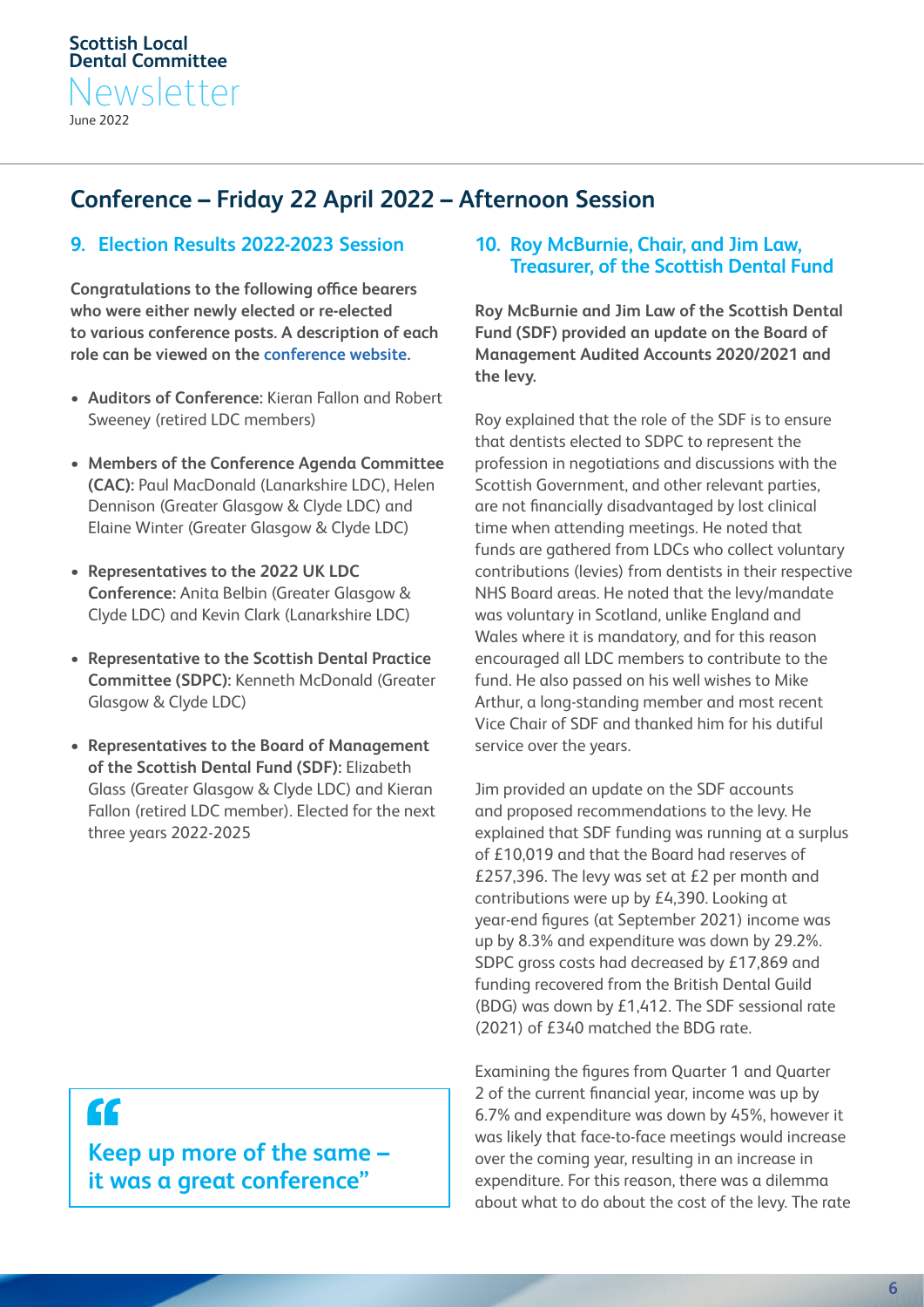could be left the same, risking an increased surplus of funds, or reduced, risking claims costs returning to previous levels.

On this basis, Jim made a recommendation to conference which was voted on:

#### **Recommendation 1 - SDPC Levy**

Proposed to defer a decision on the levy rate until more data is available in August. SDF will advise CAC on the levy in time for October contributions. Assurance that the levy will not be increased. The motion was passed unanimously

Two further recommendations were made and voted on by conference:

**Recommendation 2 – SDPC Honoraria**  Proposed no change in the calculation method. The motion was passed by majority

**Recommendation 3 - SDF Board Honoraria**  Proposed no change in the calculation method. The motion was passed unanimously

A copy of the Jim's [presentation slides](https://scot-ldc.co.uk/2022-agenda/documents-2022/) and the [SDF](https://eur01.safelinks.protection.outlook.com/?url=https%3A%2F%2Fscot-ldc.co.uk%2Fwp-content%2Fuploads%2F2022%2F04%2F2022-Conference-Pack-1.pdf&data=03%7C01%7C%7C2836a65b88e6464c8c336626df5e4642%7Ca2143835a8314945943816cf79e6b6d2%7C0%7C0%7C637885508324244653%7CGood%7CV0FDfHsiViI6IjAuMC4wMDAwIiwiUCI6IiIsIkFOIjoiIiwiV1QiOjR9&sdata=S38Z44y8sJRox4Fr%2F6%2FK1Yz5n3NFpaAk2hSPTP0nhsg%3D&reserved=0)  [accounts](https://eur01.safelinks.protection.outlook.com/?url=https%3A%2F%2Fscot-ldc.co.uk%2Fwp-content%2Fuploads%2F2022%2F04%2F2022-Conference-Pack-1.pdf&data=03%7C01%7C%7C2836a65b88e6464c8c336626df5e4642%7Ca2143835a8314945943816cf79e6b6d2%7C0%7C0%7C637885508324244653%7CGood%7CV0FDfHsiViI6IjAuMC4wMDAwIiwiUCI6IiIsIkFOIjoiIiwiV1QiOjR9&sdata=S38Z44y8sJRox4Fr%2F6%2FK1Yz5n3NFpaAk2hSPTP0nhsg%3D&reserved=0) can be found on the conference website.



**Roy McBurnie, Chair Jim Law, Treasurer** 



# **11. Motions 2022**

A total of [20 motions](https://scot-ldc.co.uk/2022-agenda/motions/) were presented and debated, most of which were passed and will be considered by SDPC as to whether they are adopted as formal committee policy.

#### 1. **Review of NHS Dental Fees**

This conference demands that Scottish Government commission an independent review of NHS dental fees to reflect the time required to undertake treatments and related paperwork, the costs of materials and general practice expenses. Lanarkshire LDC Passed unanimously

#### 2. **Dental Lab Fees**

This conference demands that Scottish Government revise the wholly inadequate fee structure for restorative items requiring lab work to enable practices to provide viable treatments and to ensure the survival of local dental labs. Lanarkshire LDC and Greater Glasgow and Clyde LDC Passed unanimously

#### 3. **Additional SDR fee for AGP**

This conference proposes that should AGP appointments continue that there be the addition of an item in the SDR to cover the additional time it takes to carry out treatment in an AGP compared with the same treatment pre-Covid. Fife LDC

Passed unanimously

4. **Notice for Changes to the SDR/NHS Dental Contracts** 

This conference demands that 12 weeks' notice be given of any changes to the SDR or NHS dental contracts. Greater Glasgow and Clyde LDC Passed unanimously

" **The entire conference was excellent. Very well organised and good agenda"**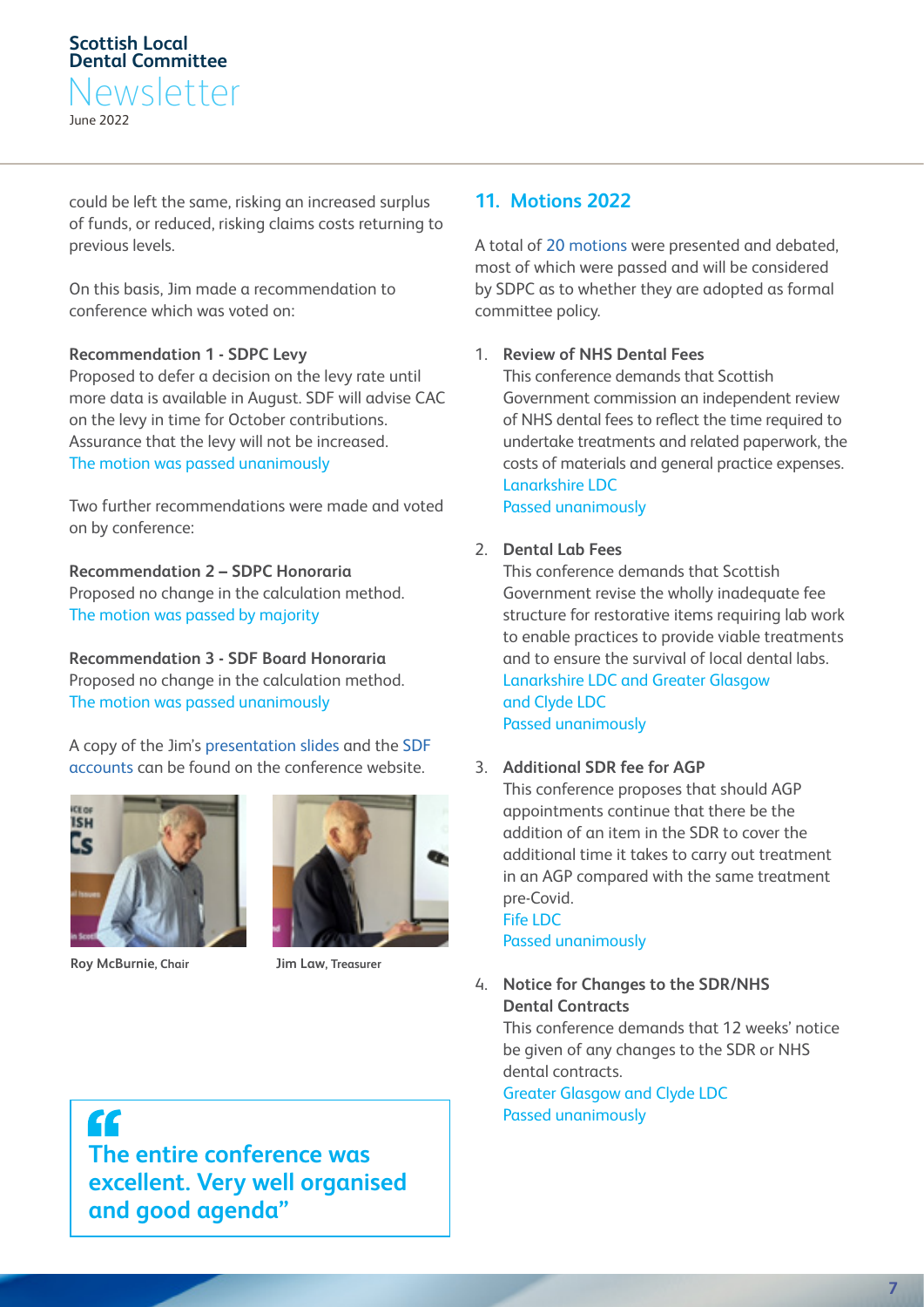June 2022

5. **Increase Prior Approval Level**  This conference demands that Scottish Government commits unequivocally to increase prior approval level in line with item of service fees. Lanarkshire LDC

The motion wording was amended by conference The amended motion was passed unanimously

- 6. **Fee for Patient Referrals with Complex Needs**  This conference urges the Scottish Government to introduce a fee for patient referrals particularly patients with complex needs or neurodiversity. Greater Glasgow and Clyde LDC Passed unanimously
- 7. **Sessional Basis NHS Funding Model**  This conference believes that future NHS dental models should be funded on a sessional basis. Ayrshire and Arran LDC The motion was withdrawn by E Coote
- 8. **Change to GP234 Calculation**  This conference demands that NHS commitment be measured on proportion of time spent not income received. Greater Glasgow and Clyde LDC Passed by majority
- 9. **Abolition of 3-month Rule for Treatment Claims**  This conference calls for the abolition of the 3-month rule for claiming treatments. Greater Glasgow and Clyde LDC Passed unanimously
- 10. **Removal of GDPA Cap**

This conference proposes the removal of the General Dental Practice Allowance Cap to provide equality for Dental Practices and to ensure viability of larger practices. Ayrshire and Arran LDC Passed unanimously

- 11. **Increase to VT Trainer Allowance**  This conference demands that Scottish Government raises the current level of VT trainer allowance to reflect the increased workload required to provide adequate mentoring support and training for recent graduates with limited clinical experience. Lanarkshire LDC Passed unanimously
- 12. **Increase in CPD to 10 Sessions per Year**  This conference demands an increase in Continuous Professional Development Allowances to 10 sessions per year. Greater Glasgow and Clyde LDC Passed by majority
- 13. **NHS Recruitment and Retention Crisis**  This conference demands that Scottish Government provides concrete support, in the form of funding and incentives, and plans for an increased student intake, to address the recruitment and retention crisis currently affecting all roles within NHS dentistry. Lanarkshire LDC Passed unanimously
- 14. **GDC Assisting DCPs Returning to the Register**  This conference demands that the General Dental Council assists DCPs when applying for restoration to the Register with a reasonable adjustment to CPD requirements. Greater Glasgow and Clyde LDC Passed unanimously
- 15. **Dental Hygienist Training**  This conference firmly believes that specific Hygienist training needs to be re-established as a matter of urgency. Ayrshire and Arran LDC Passed unanimously

# $\mathbf{G}$ **Well organised conference, well done all"**